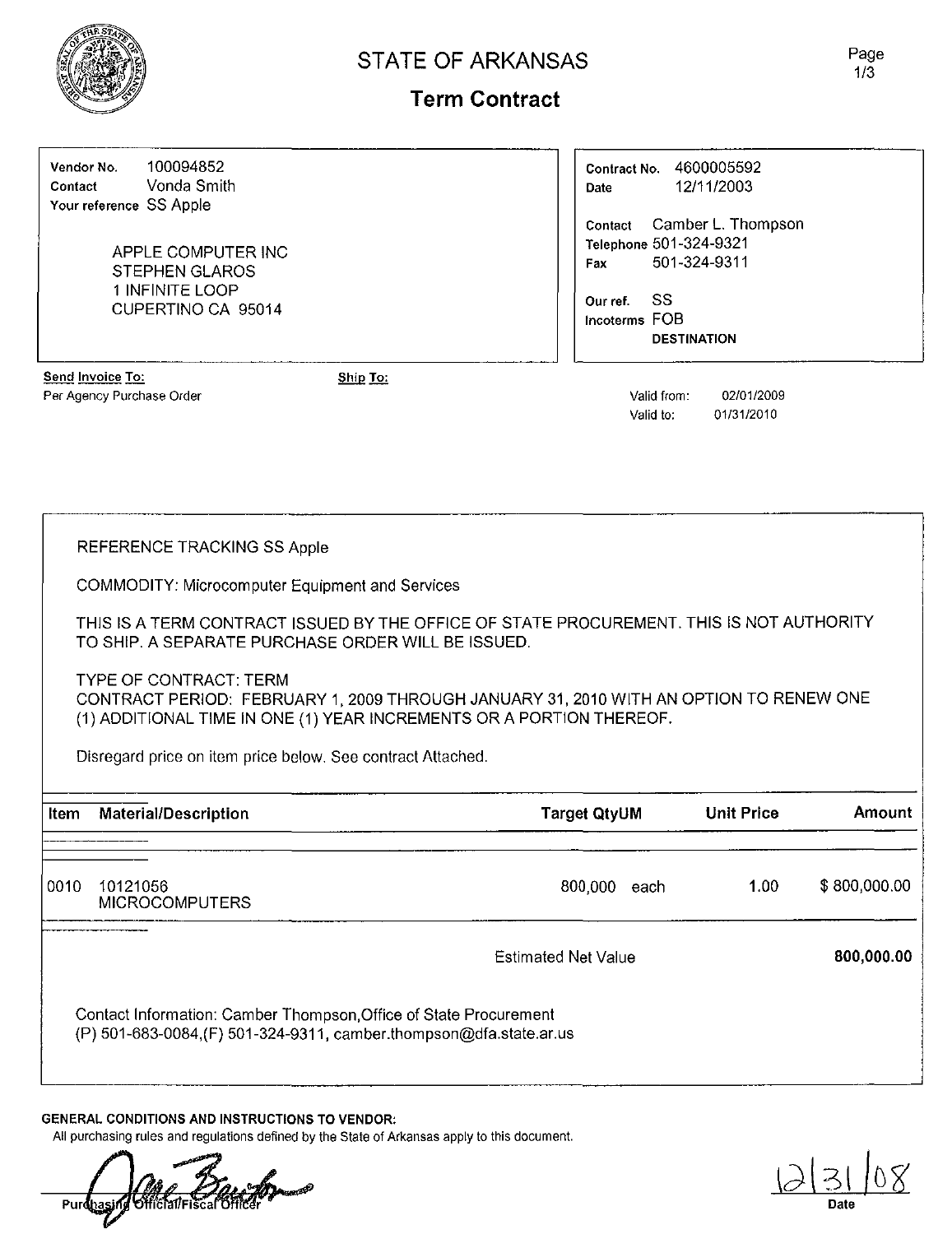

### **STATE OF ARKANSAS**

### **Term Contract**

Vendor No. 100094852 Contact Vonda Smith Your reference SS Apple

Contract No. 4600005592 Date 12/11/2003 **Our reference 55**

#### OUTLINE AGREEMENT AWARD TERMS AND CONDITIONS

1. GENERAL: All terms and conditions stated in the invitation for bid govern this contract.

2. PRiCES: Prices are firm and not subject to escalation, unless otherwise specified in the invitation for bid.

3. DISCOUNTS: All cash discounts offered will be taken if earned.

4. TAXES: Most state agencies must pay state sales tax. Before billing, the contractor should contact the ordering agency to find out if that agency must pay sales tax. Itemize state sales tax when applicable on invoices.

5. BRAND NAME REFERENCES: The contractor guarantees that the commodity delivered is the same as specified in the bid.

6. GUARANTY: All items delivered are to be newly manufactured, in first- class condition, latest modei and design, including, where applicable, containers suitable for shipment and storage unless otherwise indicated in the bid invitation. The contractor guarantees that everything furnished hereunder will be free from defects in design, workmanship, and material; that if sold by drawing, sample or specification, it will conform thereto and will serve the function for which furnished. The contractor further guarantees that if the items furnished hereunder are to be installed by the contractor, such items will function properly when installed. The contractor also guarantees that all applicable laws have been complied with relating to construction, packaging, labeling, and registration. The contractor's obligations under this paragraph shall survive for a period of one year from the date of delivery, unless otherwise specified in the invitation for bid.

7. AWARD: This contract award does not authorize shipment. Shipment against this contract is authorized by the receipt of a purchase order from the ordering agency. A written purchase order mailed or otherwise furnished to the contractor results in a binding obligation without further action by either party.

8. DELIVERY: The term of the contract is shown on the face of the contract award. The contractor is required to supply the state's needs during this term. The number of days required to place the commodity in the receiving agency's designated location under normal conditions is also shown. Consistent failure to meet delivery without a valid reason may cause removal from the bidders' list or suspension of eligibility for award.

9. BACK ORDERS OR DELAY IN DELIVERY: Back orders or failure to deliver within the time required may be default of the contract. The contractor must give written notice to the Office of State Procurement and ordering agency of the reason and the expected delivery date. If the reason is not acceptable, the contractor is in default. The Office of State Procurement has the right to extend delivery if reasons appear valid. If the date is not acceptable, the agency may buy eisewhere.

1ODELIVERY REQUIREMENTS: No substitutions or cancellations are permitted without written approval of the Office of State Procurement. Delivery shall be made during agency work hours only, 8:00 a.m. to 4:30 p.m., unless prior approval for other delivery has been obtained from the agency. Packing memoranda shall be enclosed with each shipment.

11.STORAGE: The ordering agency is responsible for storage if the contractor delivers within the time required and the agency cannot accept delivery.

#### GENERAL CONDITIONS AND INSTRUCTIONS TO VENDOR:

**All purchasing rules and regulations defined by the State of Arkansas apply to this document.**